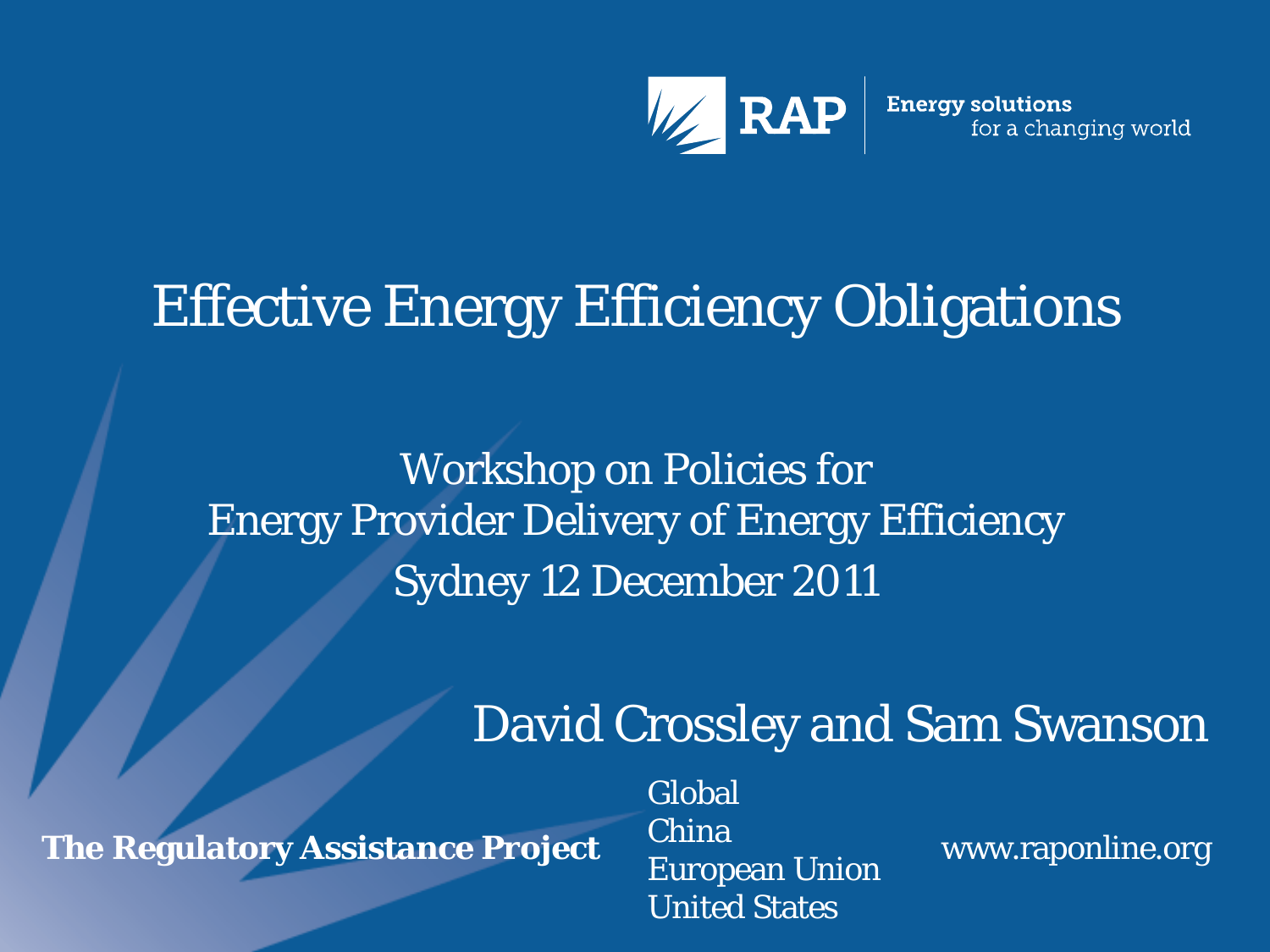#### Presentation Topics

- Overview of energy efficiency obligations
- Designing energy efficiency obligations
- Additional regulatory mechanisms and actions to achieve long-term energy efficiency goals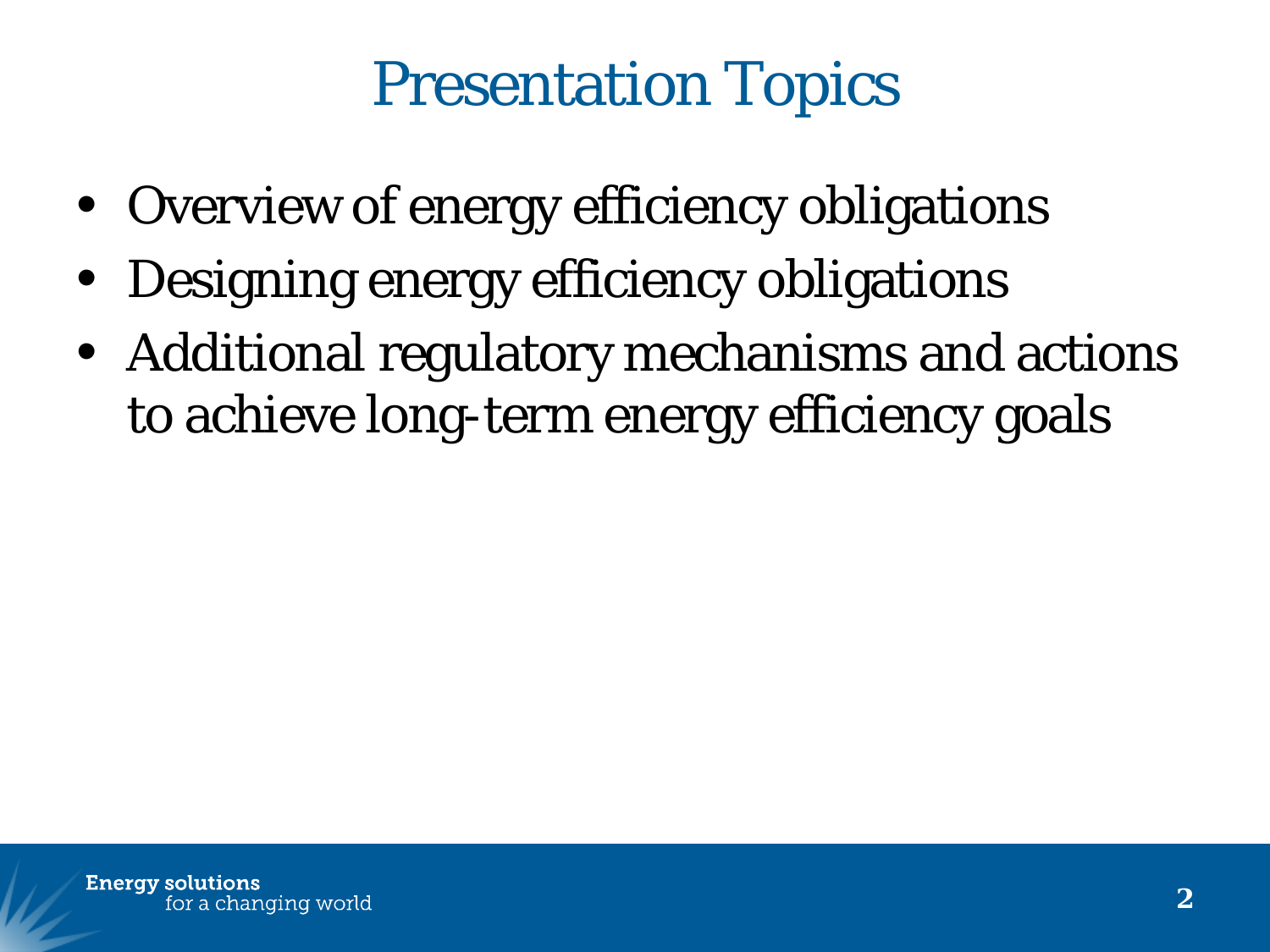# Overview of Energy Efficiency Obligations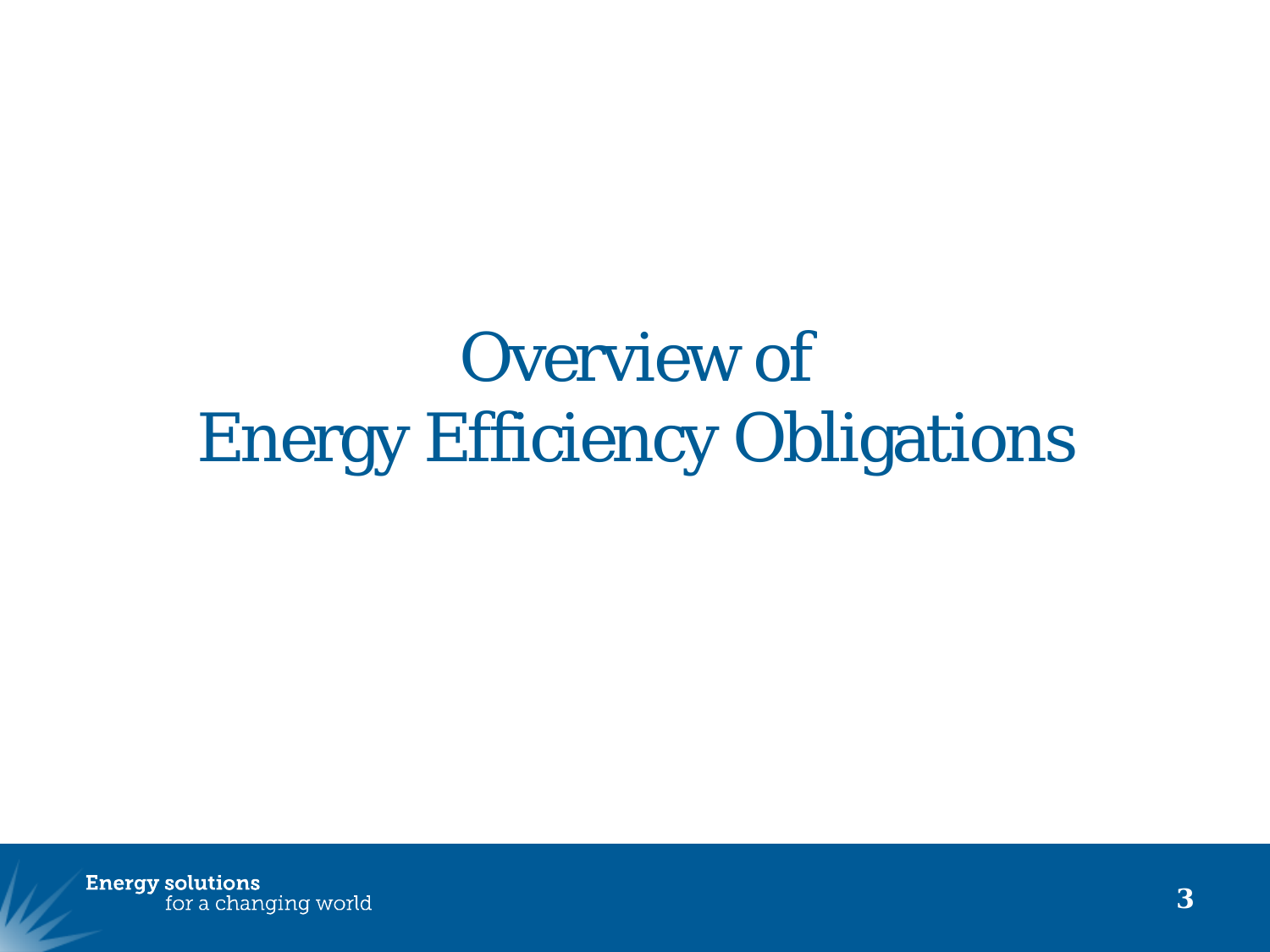#### What is an EEO?

- An energy efficiency obligation (EEO) is a *regulatory mechanism* that requires obligated parties to meet *quantitative energy savings targets* through implementing *cost-effective end-use energy efficiency* (EE)
- Typically, an EEO sets annual energy savings targets for a long-term period, requiring obligated parties to achieve specified percentage reductions in energy use
- EEOs are often placed on providers of grid-bound energy (eg electricity and gas), but can also be placed on providers of other energy forms (eg petrol, diesel, heating oil) and even on end-users
- Various terms are used to describe this regulatory mechanism, including "energy efficiency obligation"(EEO), "energy efficiency resource standard" (EERS), "energy efficiency portfolio standard" (EEPS), and "energy efficiency commitment" (EEC)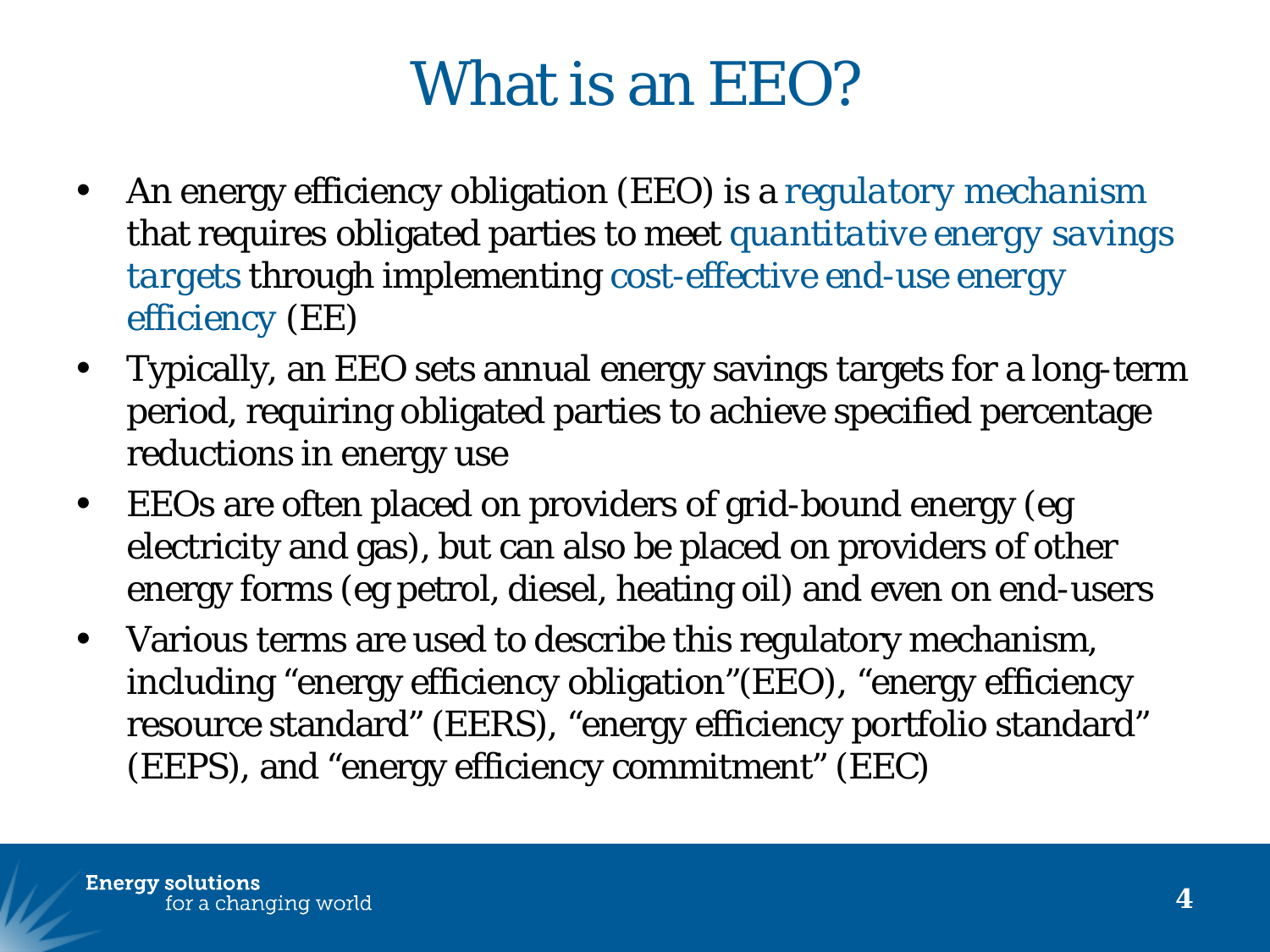#### EEOs Effectively Mobilise EE Deployment

- Use the force of law to require obligated parties to achieve energy savings through investments in end-use energy efficiency
- Communicate clearly sought for outcomes
- Can tap a wide range of energy efficiency program design models
- Can be enforced by regulation and the threat of financial penalties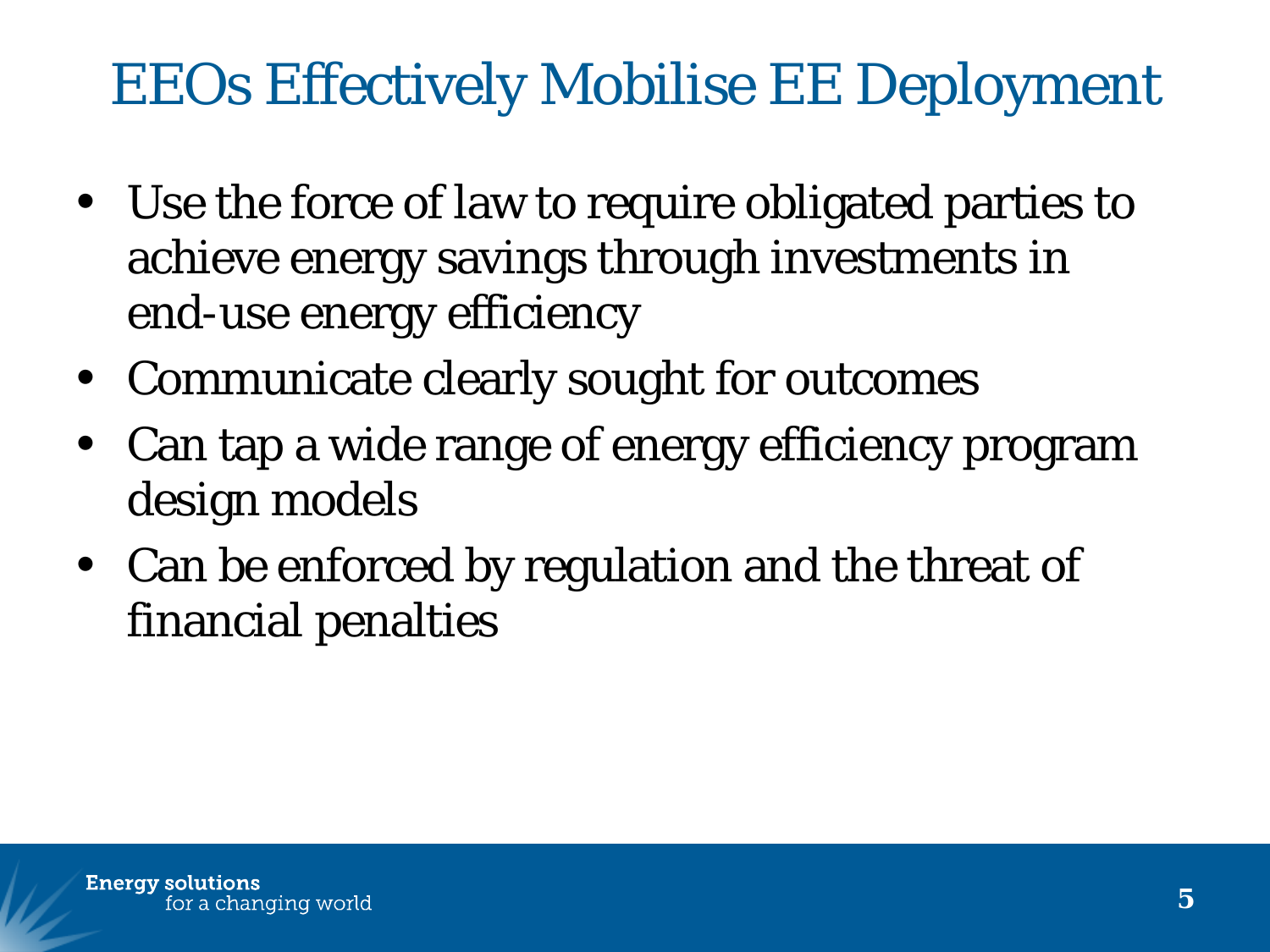### Key Features of Effective EEOs (1)

- In implementing an EEO, a government or regulator determines:
	- the *sectoral coverage* of the EEO, ie both the types of energy covered and the end-use sectors in which energy savings measures may be implemented to achieve the EEO target
	- the level of the *energy savings target* to be achieved
	- who the *obligated parties* will be
	- how the overall energy savings target will be *allocated* to individual obligated parties
	- the type and level of any *penalties* applicable for noncompliance with the obligation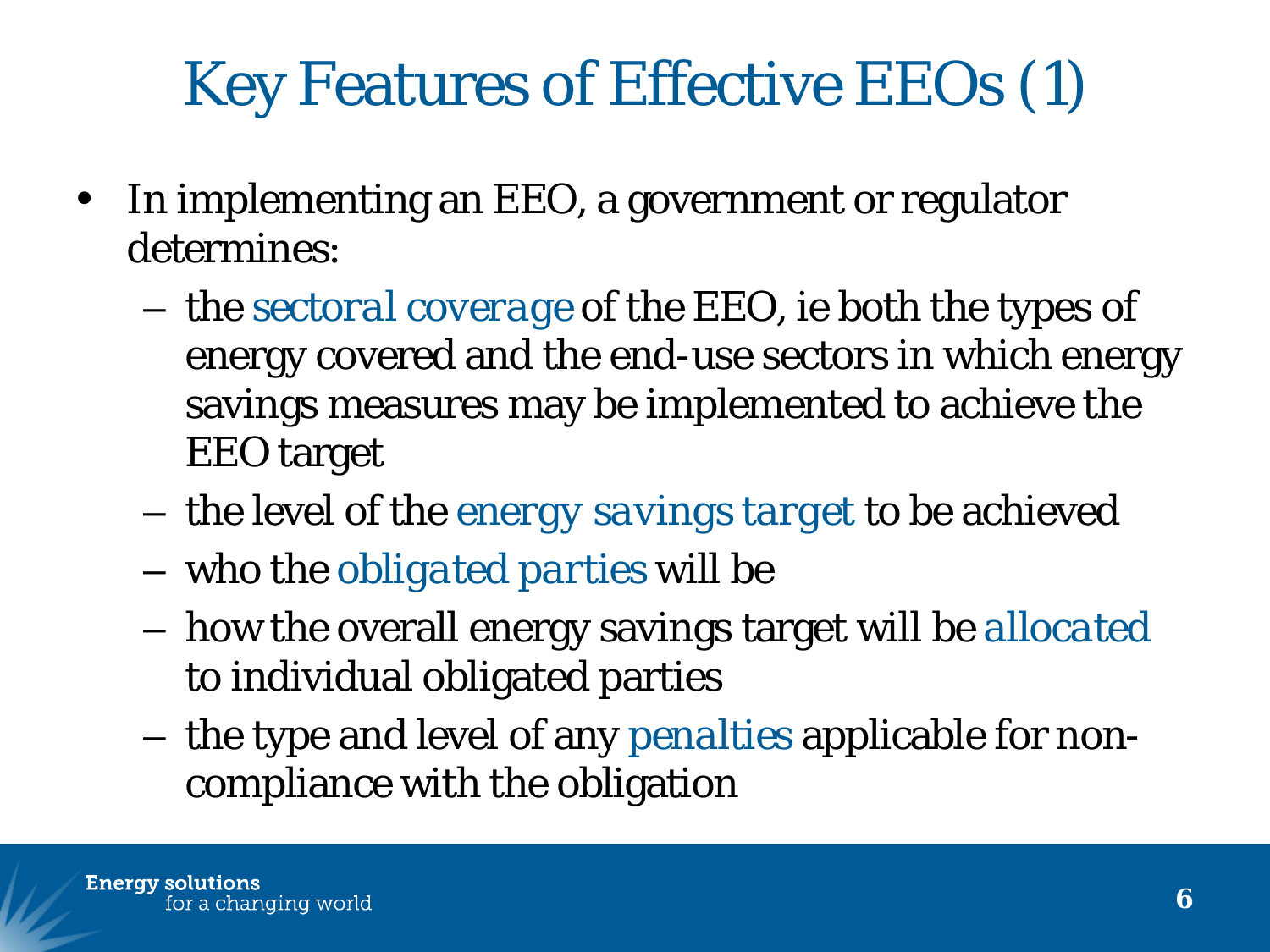#### Key Features of Effective EEOs (2)

- the *eligible energy efficiency measures* that may be implemented to achieve energy savings that contribute to the EEO target
- which parties may be accredited to carry out *eligible energy efficiency projects* and how this accreditation is carried out
- how energy savings are to be *measured, reported and verified*, including any *deemed energy saving values*  for specified energy efficiency measures; and
- where required, how activities undertaken by obligated parties to meet their obligations will be *funded*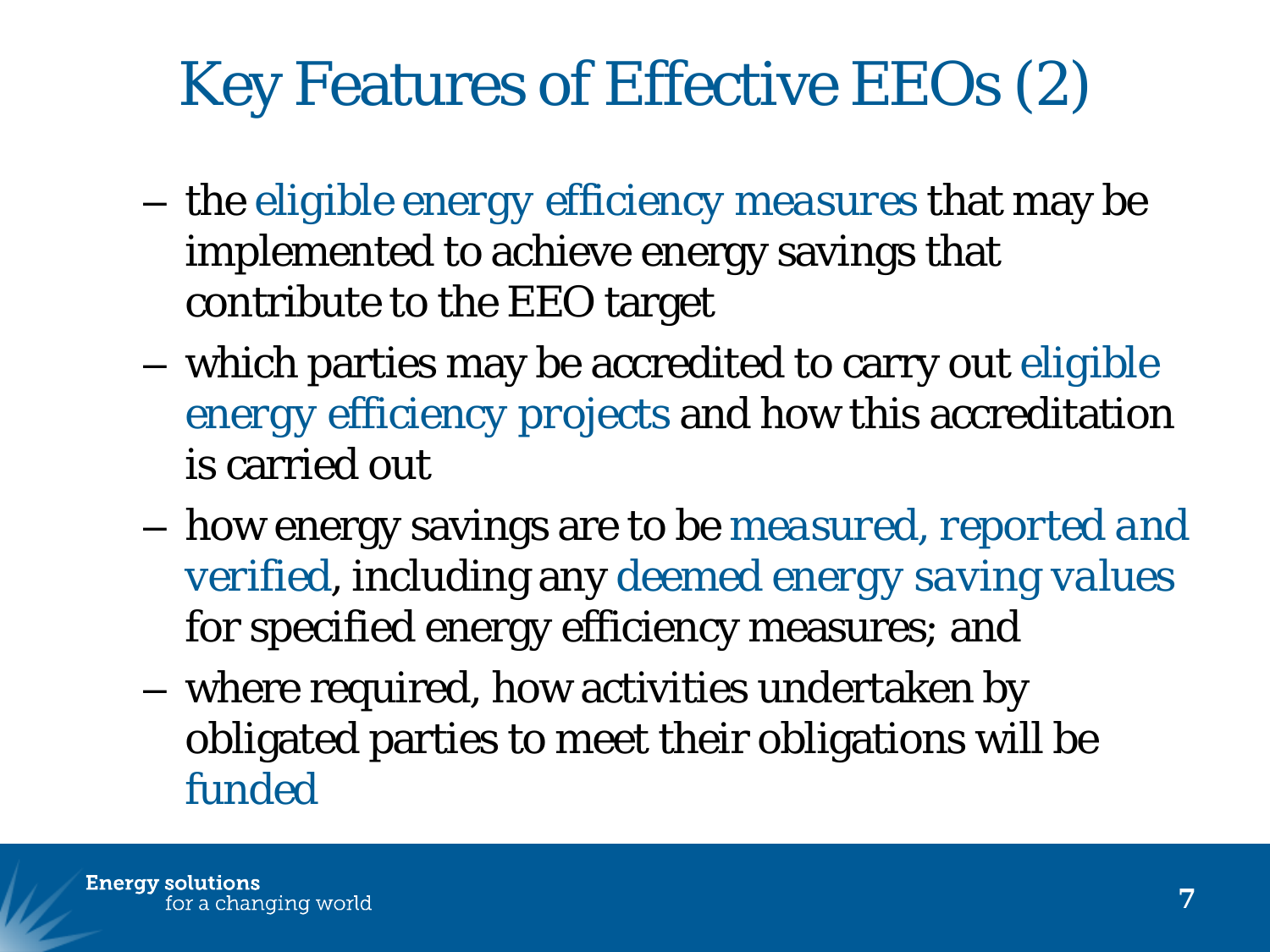# Designing Energy Efficiency Obligations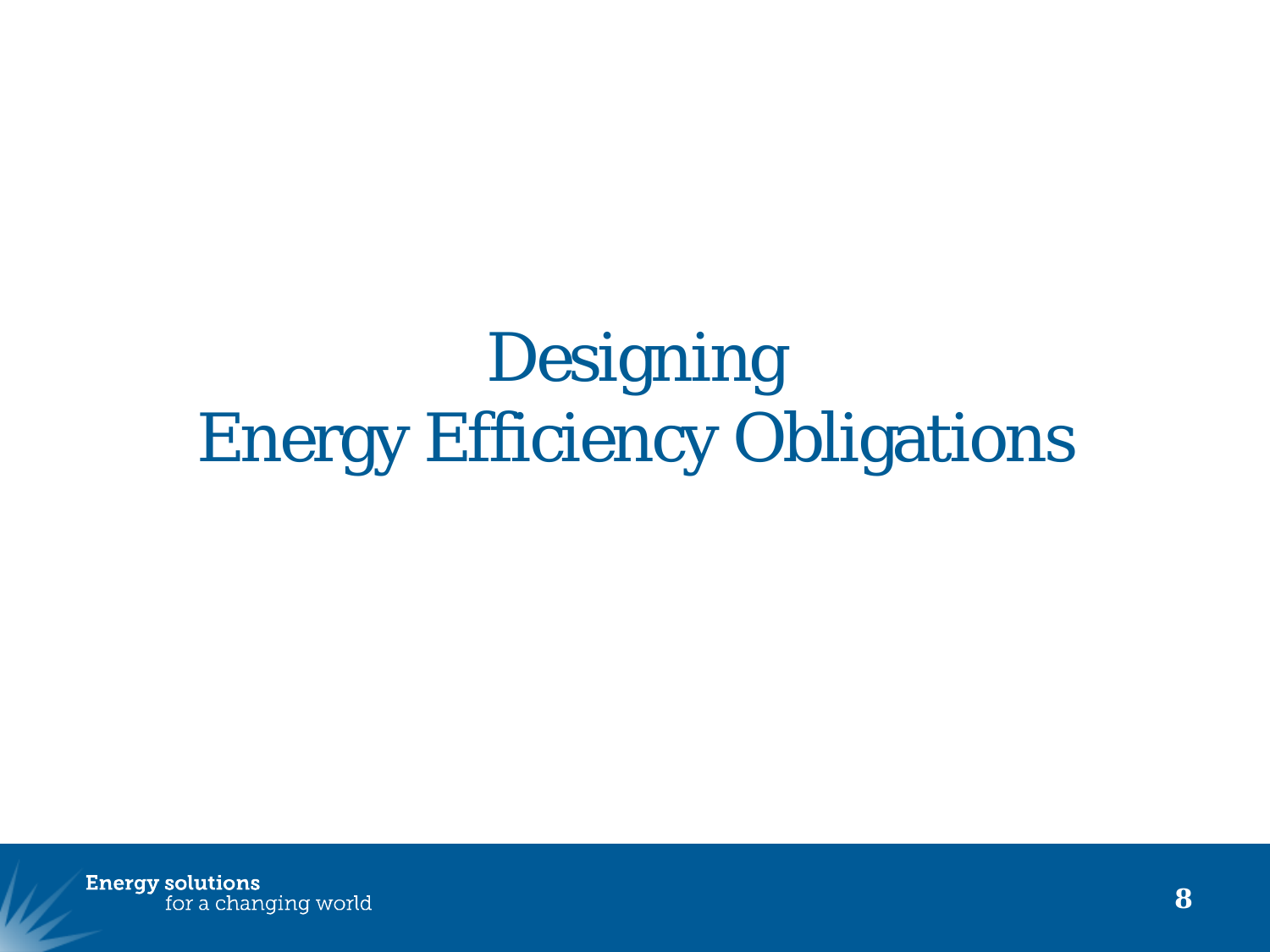#### Overview of EEO Design Issues

- Establishing the obligation
- Defining the obligation
- Assigning responsibility for meeting the obligation
- Setting any penalties applicable for non-compliance
- Deciding who may be accredited to carry out energy efficiency projects to meet the obligation
- Defining what energy efficiency measures will be eligible for meeting the obligation
- Deciding how energy savings will be measured, reported and verified
- Providing sustained funding
- Administering the obligation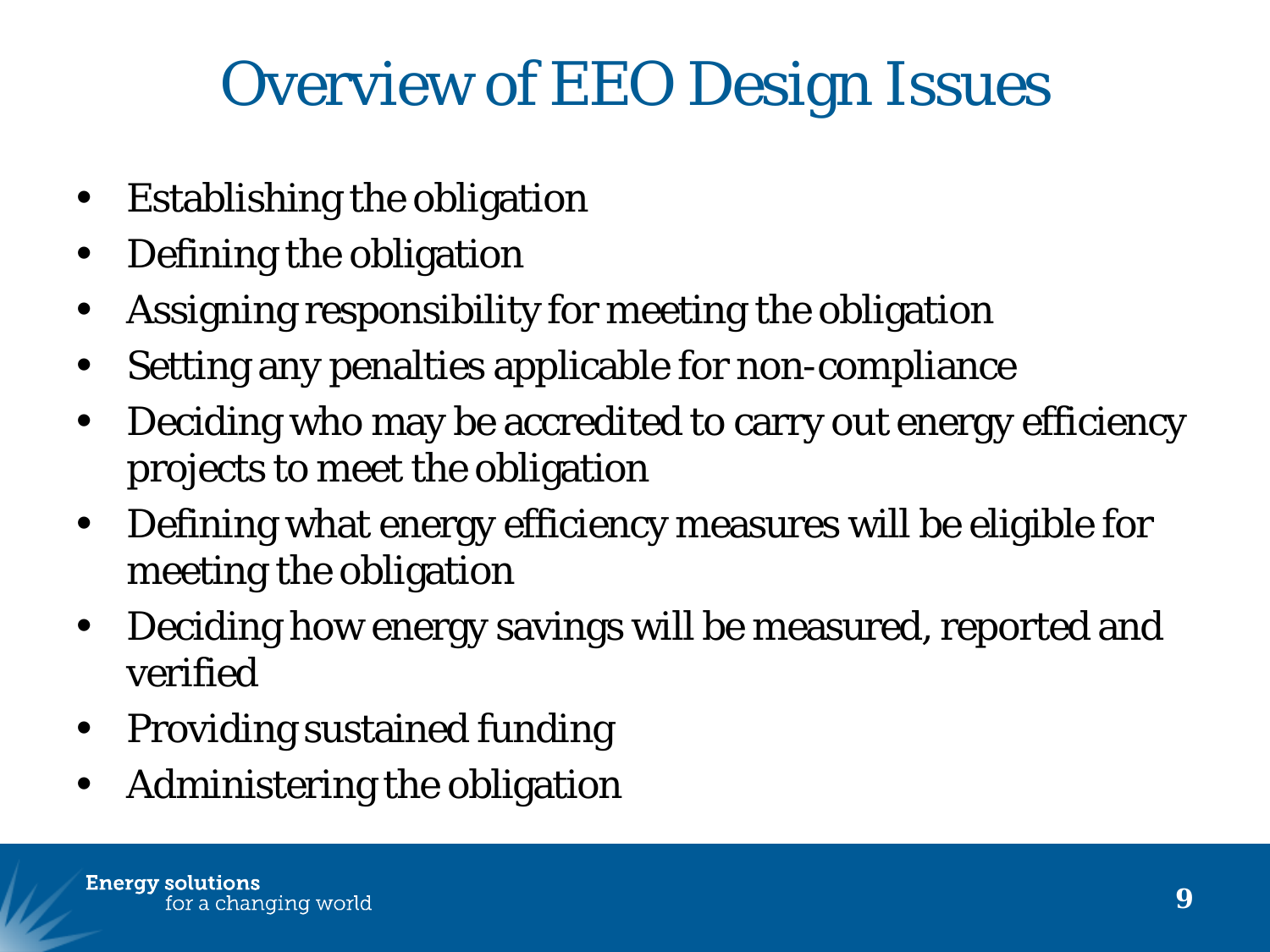## Establishing the Obligation (1)

- First, define the policy objective(s) to be achieved by the obligation:
	- acquire cost-effective EE as an energy resource
	- reduce energy bills for all customers
	- assist low income households
	- improve environmental outcomes
	- enhance energy security and reliability
	- some or all of the above
- Second, clearly state the chosen objective(s) because these will strongly influence how the EEO scheme is developed and implemented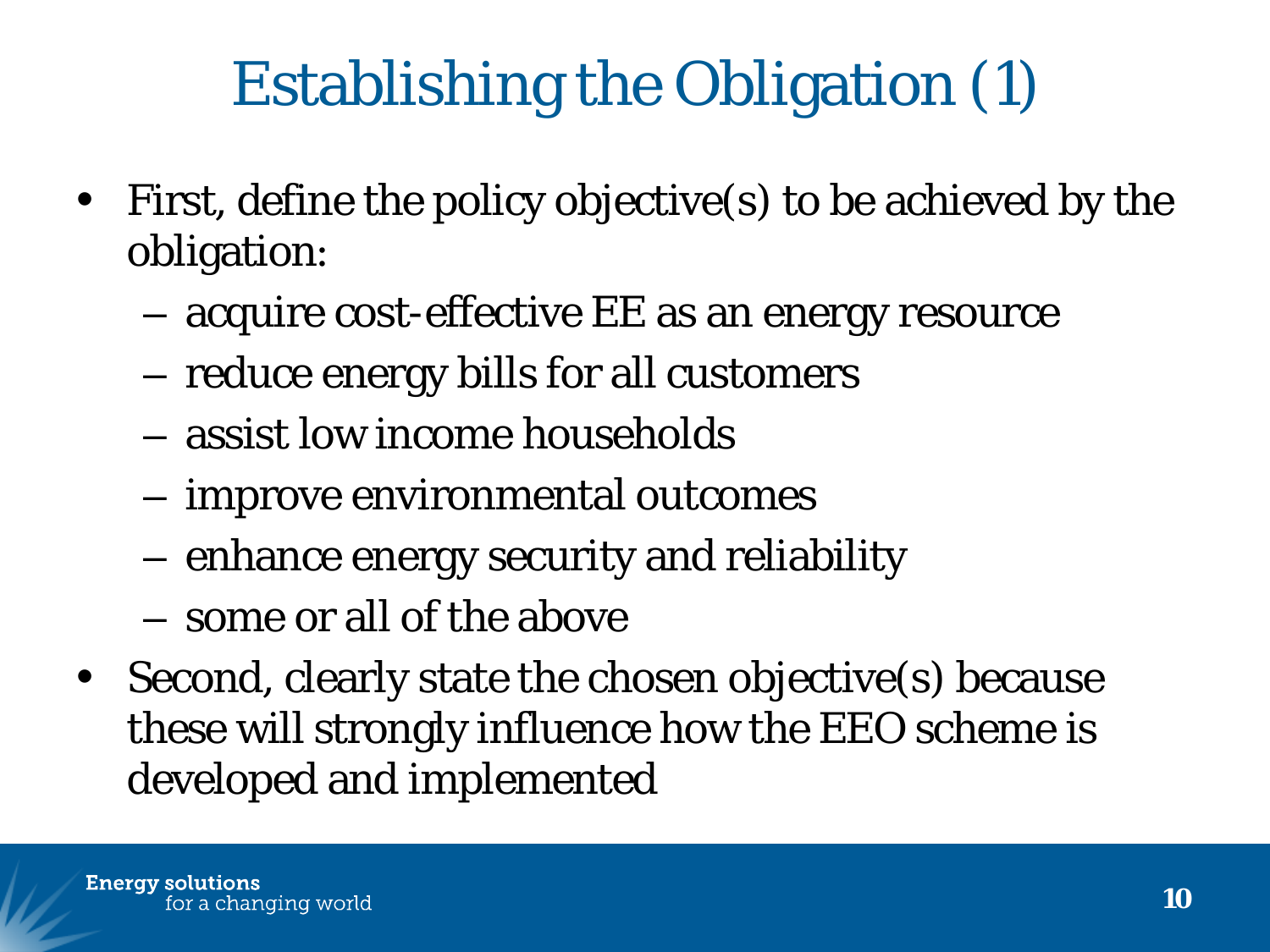### Establishing the Obligation (2)

- Option A: Establish the obligation by legislation
	- strong because it communicates the political force of legislative action
	- removes any uncertainty about regulatory authority
	- states clearly that EE is a high value energy resource
- Option B: Establish the obligation by regulation
	- taps existing regulatory authority may be accomplished quickly
	- will require clear directions to the regulator about the policy objective(s) to be achieved
	- offers opportunity for the regulator to enlist energy provider support with collaborative implementation processes
	- may be modified more easily than legislation in response to experience and changing conditions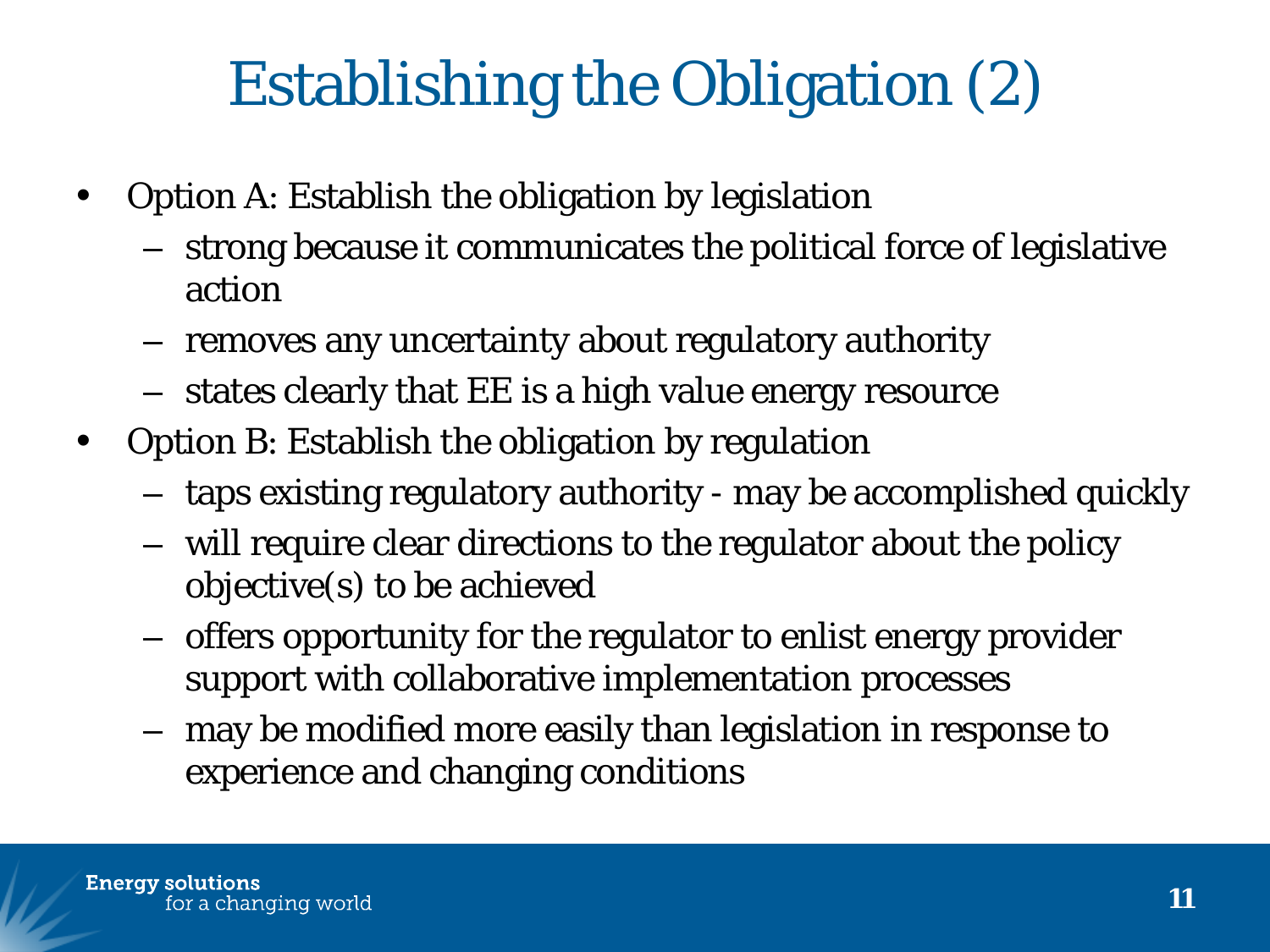## Defining the Obligation (1)

- Sectoral coverage
	- determines both types of energy and end-use sectors covered
	- depends on the overall policy objective
	- coverage decision should be based on an assessment of energy efficiency potential in each end-use sector
	- better to start with narrow coverage to gain experience can be expanded later
- Defining the energy saving target
	- first year or lifetime energy savings?
	- denomination units MWh or MJ energy savings, or tons of oil equivalent (toe), or tCO2-e?
	- may also address additional objectives, such as reducing GHG emissions or assisting low income households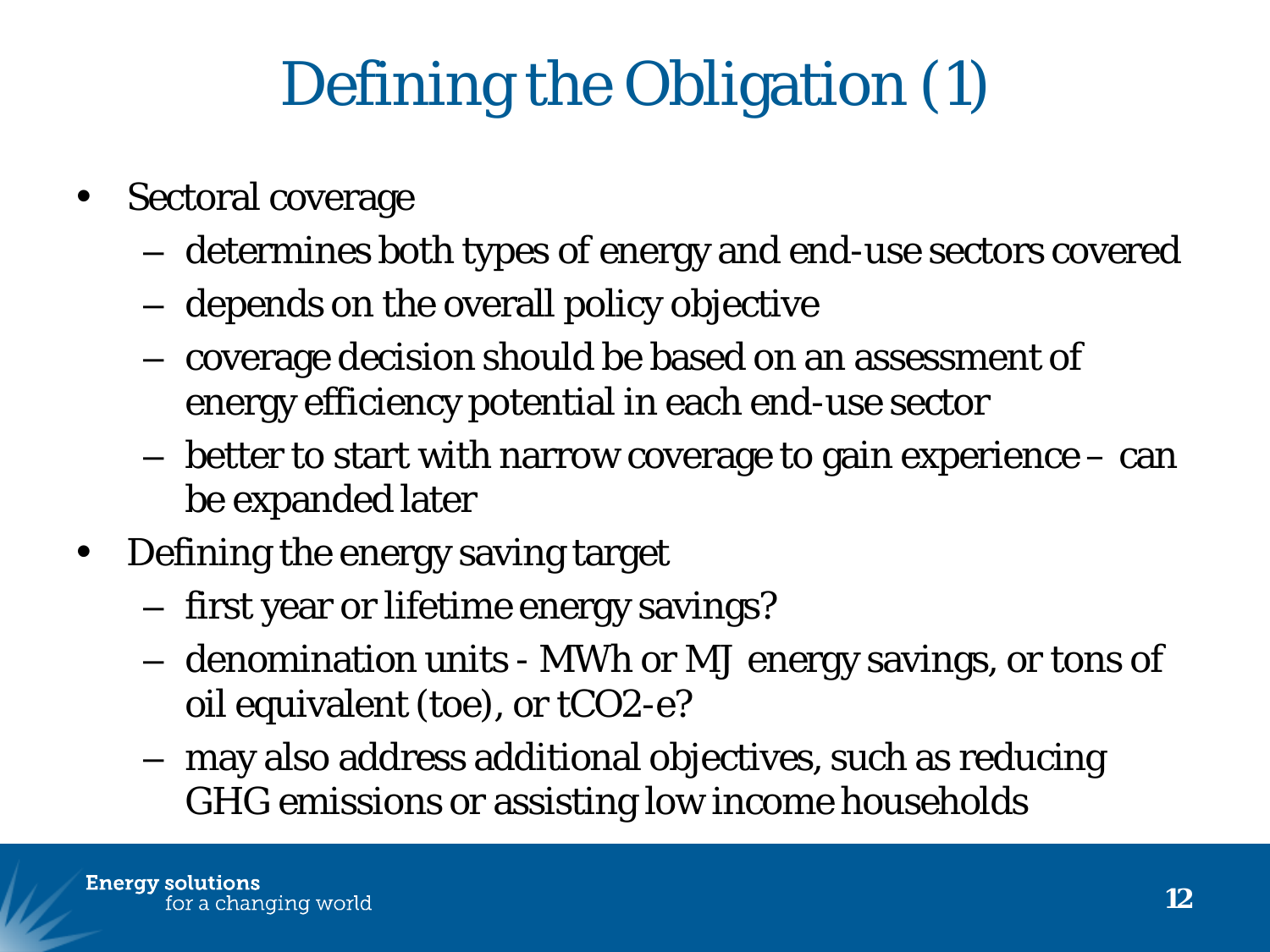### Defining the Obligation (2)

- Setting the level of the target
	- the target defines the path to achieving long term energy saving goals
	- the aim is to strike a balance between making progress and judging what is possible
	- setting the target level is essentially a political decision that should be based on an assessment of energy efficiency potential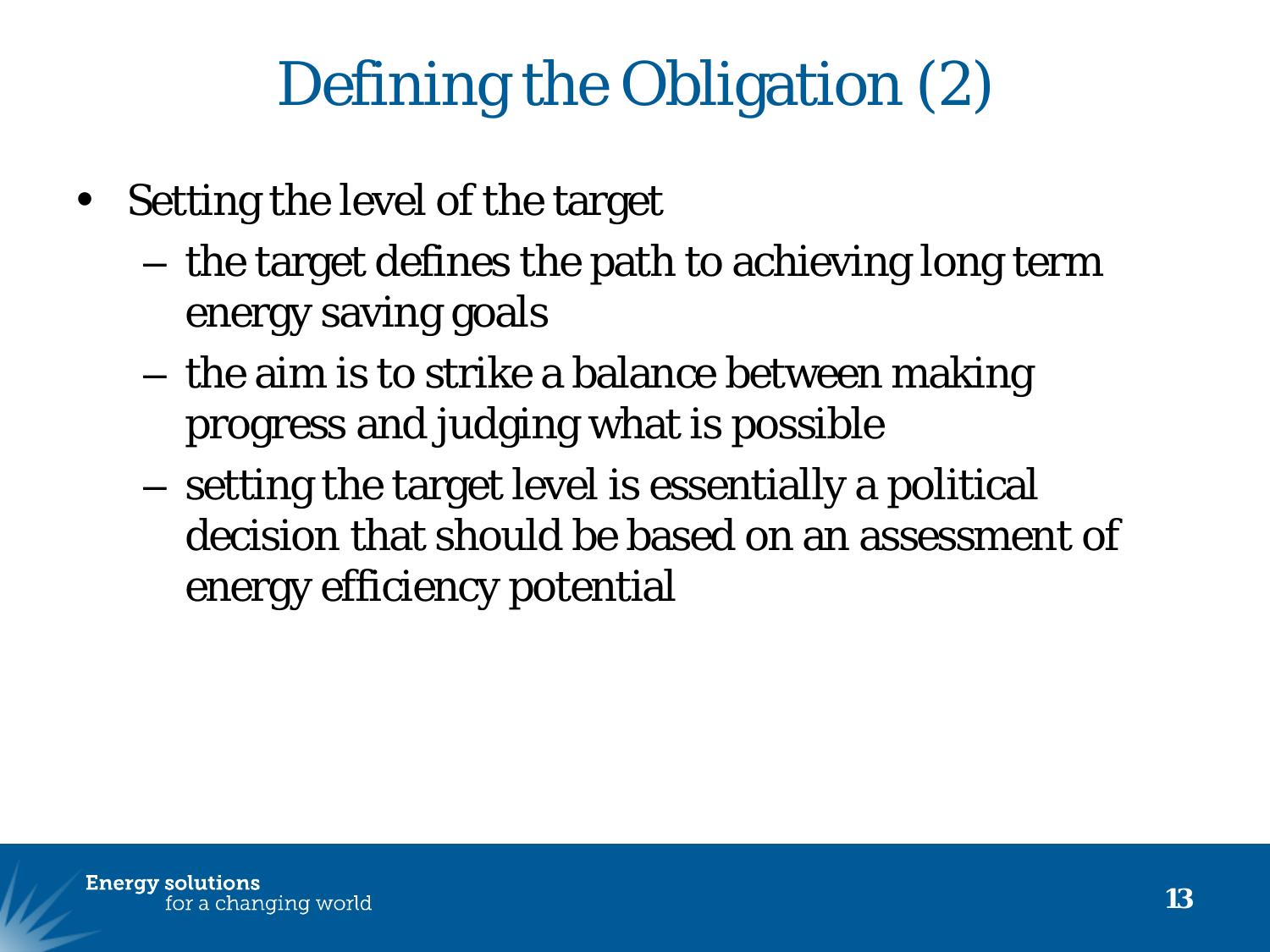# Assigning Responsibility

- Define which entities will be required to meet an obligation:
	- vertically integrated energy utilities
	- in unbundled electricity and gas markets: retailers and/or transmission and distribution system operators
	- road transport and heating fuel suppliers
	- end-users as in the Indian PAT scheme
- Allocating individual targets to obligated parties
	- typically done on the basis of market share
	- in the electricity industry, may want to exclude any direct sales by generators to large customers from the calculation of market share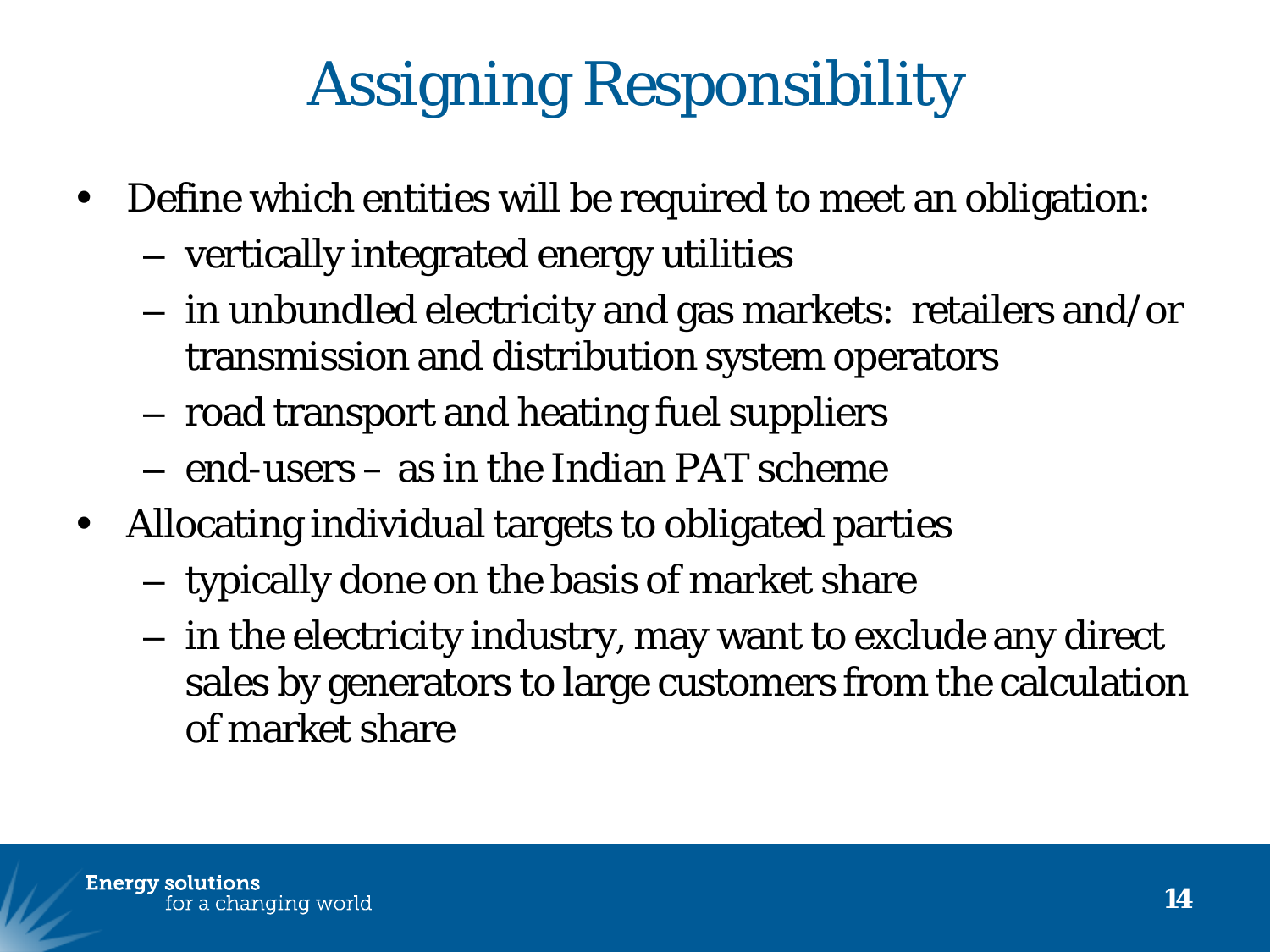### Setting Penalties

- Penalties serve three purposes:
	- offer energy providers a financial incentive to meet their obligations
	- present an opportunity to use any revenue from penalty payments to fund EE projects administered by others
	- set a ceiling price in tradable white certificate schemes
- Setting the value of the penalty:
	- a penalty should be set high enough to mobilise energy providers to meet their obligations
	- a high penalty may also give energy providers a real choice between meeting their obligations or funding others to achieve energy savings
- In practice, almost all energy providers have met their EEOs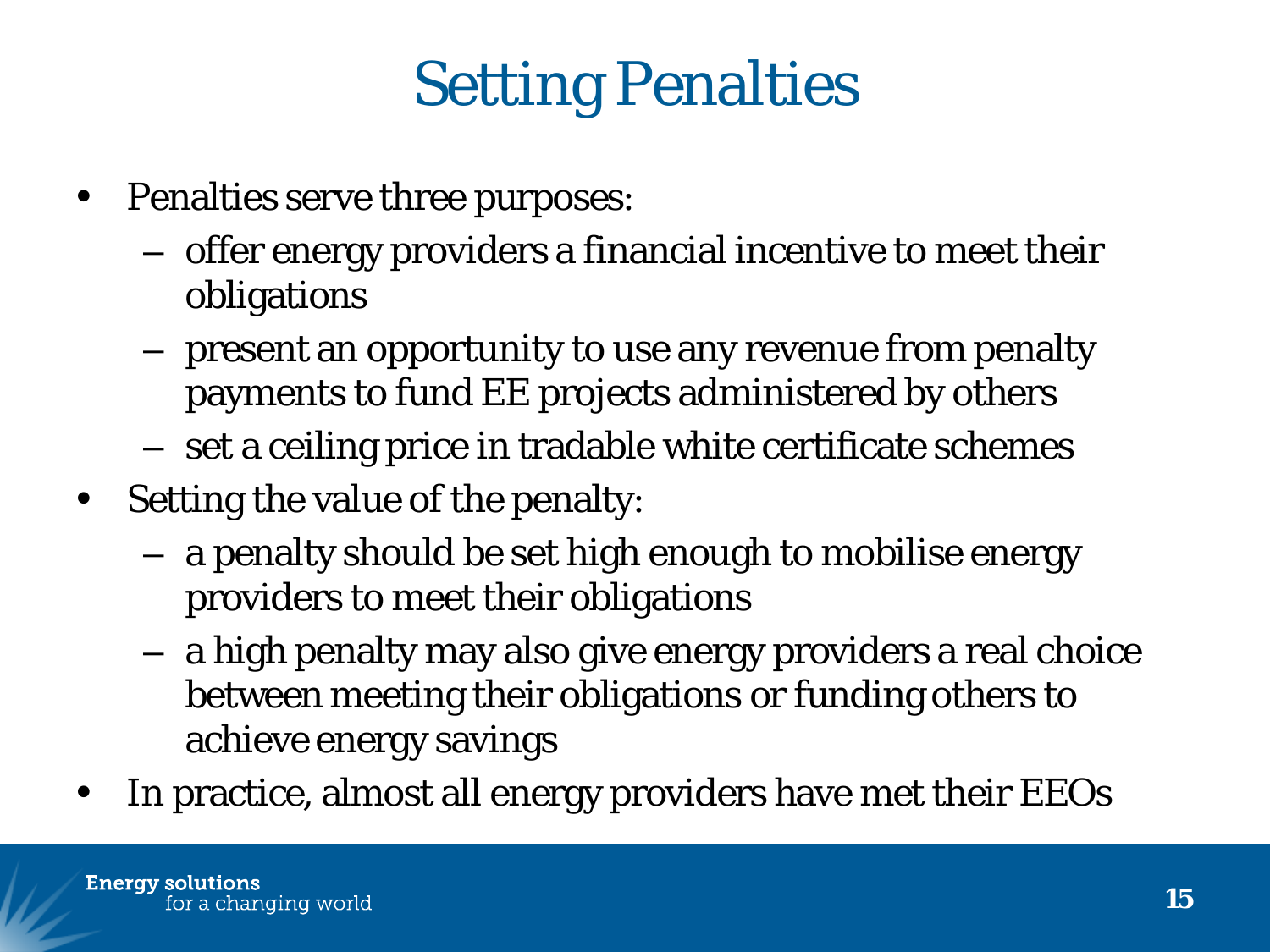#### Deciding Who May Carry Out Eligible EE Projects

- To meet their obligations, obligated parties may:
	- directly implement EE projects, or
	- engage others (eg ESCOs) to implement EE projects, or
	- purchase energy savings credits to acquire energy savings achieved by others, or
	- contribute to a fund that supports the implementation of EE projects across specified types of energy, end-use sectors and groups of customers
- Decide whether non-obligated parties may implement EE projects to produce eligible energy savings
- Establish accreditation processes for all parties who carry out eligible EE projects (both obligated and non-obligated parties)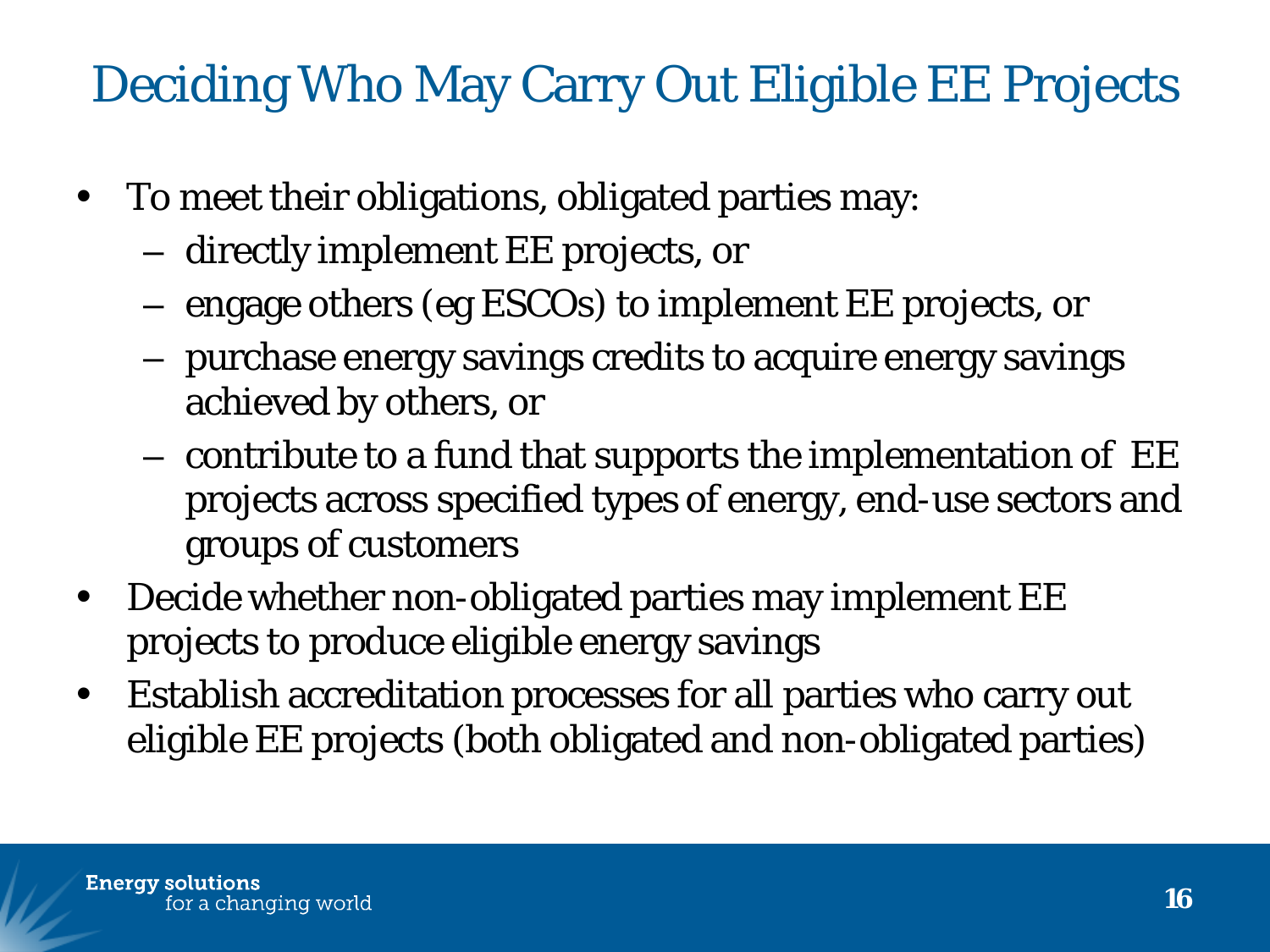### Defining Eligible EE Measures

- Decide which EE measures will be eligible to achieve energy savings that contribute to the obligation
	- establish a list of pre-approved eligible measures
	- determine deemed energy saving values for selected pre-approved measures
	- decide whether additional, not pre-approved measures will be accepted
- If required, establish procedures for approving additional measures
- Consider imposing limits on certain EE measures, eg the number of CFLs per household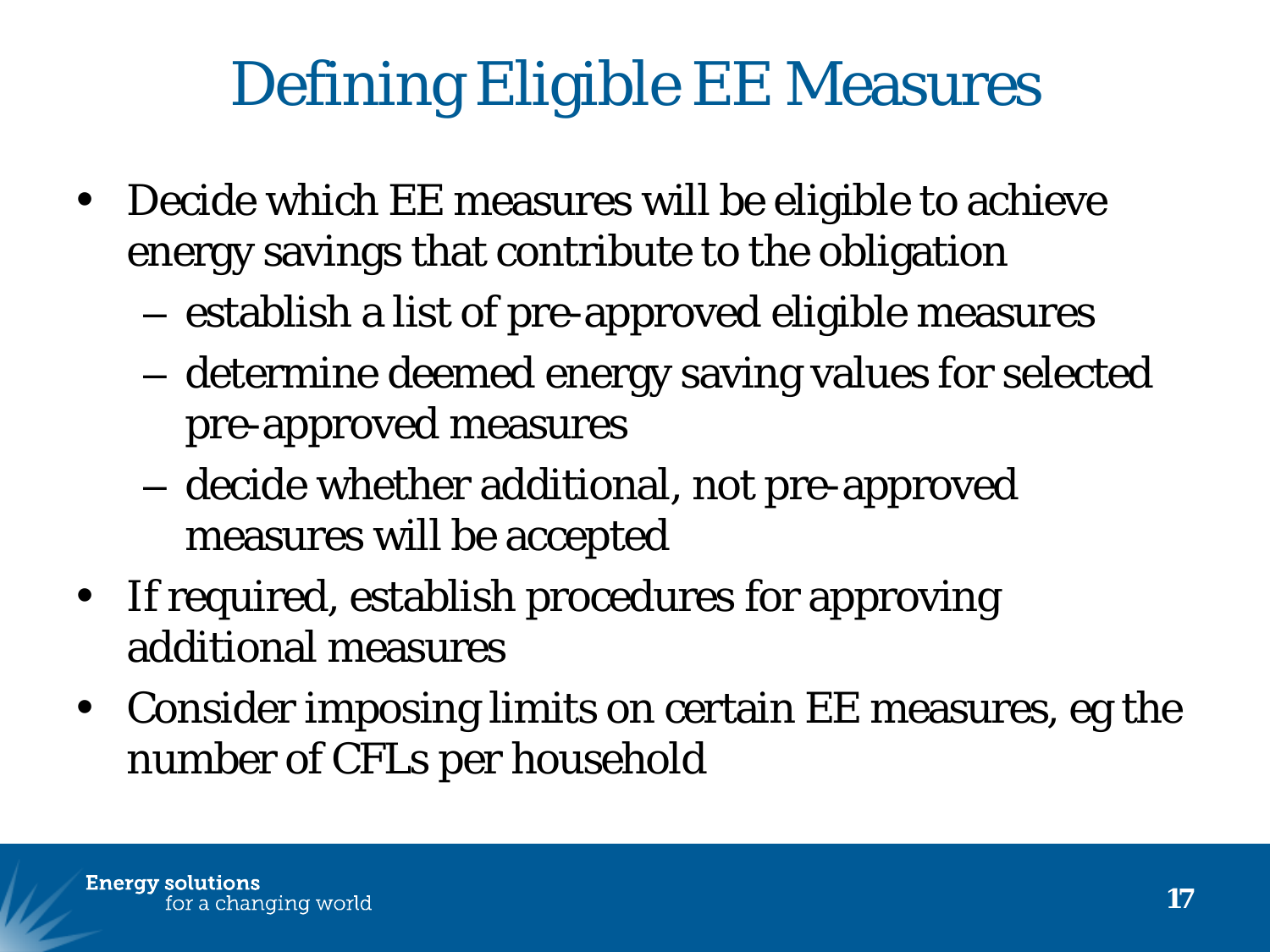#### Establishing MR&V Standards for Energy Savings (1)

- Decide whether annual or lifetime energy savings will be used:
	- low cost, short life measures may contribute limited progress toward long-term energy saving goals
	- focussing on low cost measures may lead to "cream skimming"
	- high cost, long life measures may deliver more cost-effective savings in the long run
- Measuring and reporting savings:
	- use ex ante deemed savings values to reduce transaction costs
	- use engineering estimates adjusted for site conditions (e.g., estimated hours of use)
	- consider using white certificates as an energy savings accounting and reporting tool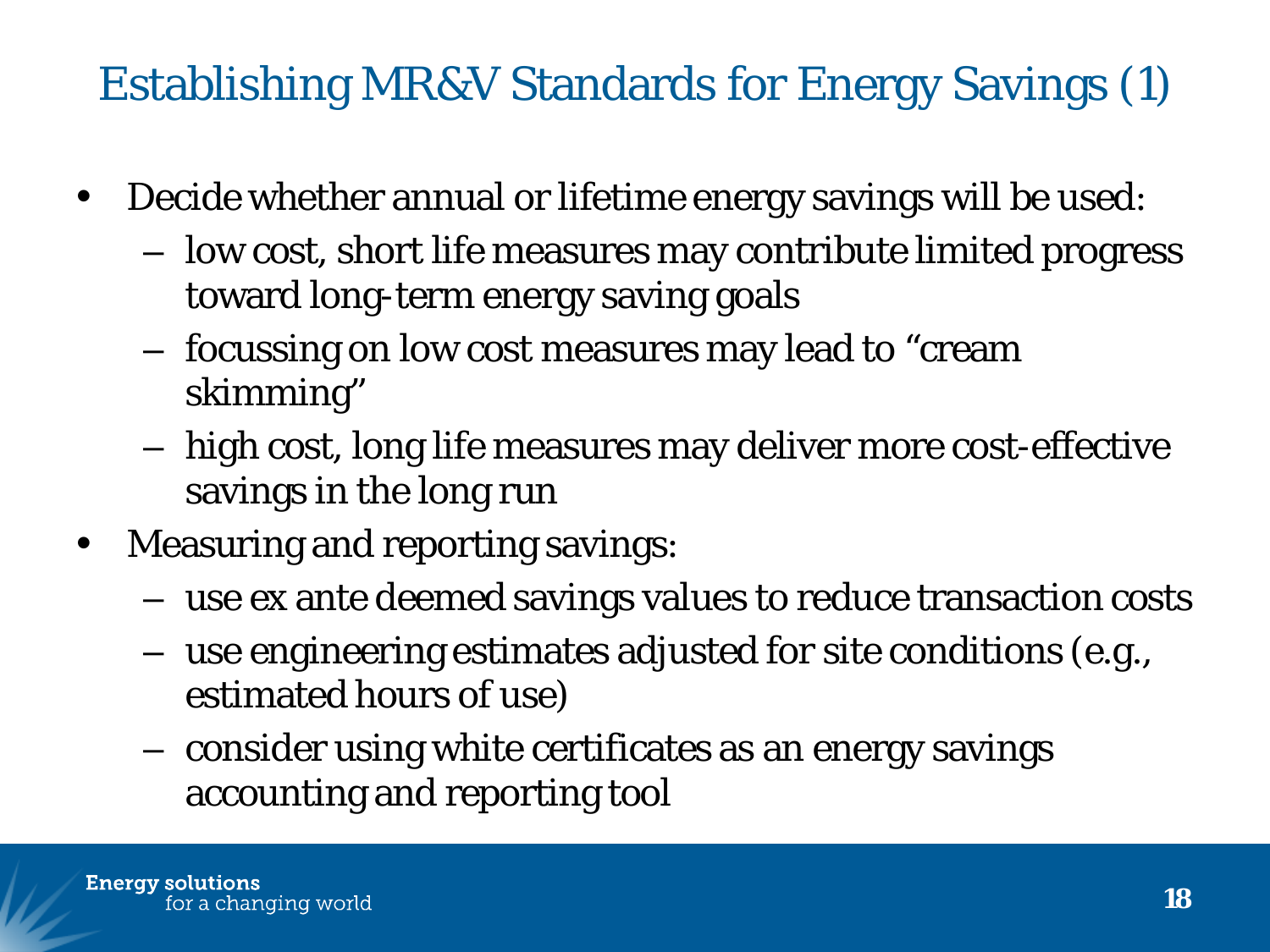Establishing MR&V Standards for Energy Savings (2)

- Verifying claimed energy savings:
	- when will post-installation measurement of savings be required?
	- auditing requirements random audits are most costeffective
- Use continuing measurement and verification of actual energy savings to:
	- track progress toward long term goals
	- monitor cost effectiveness
	- inform the calculation and revision of deemed energy savings values
	- identify problems requiring program changes or additional regulatory action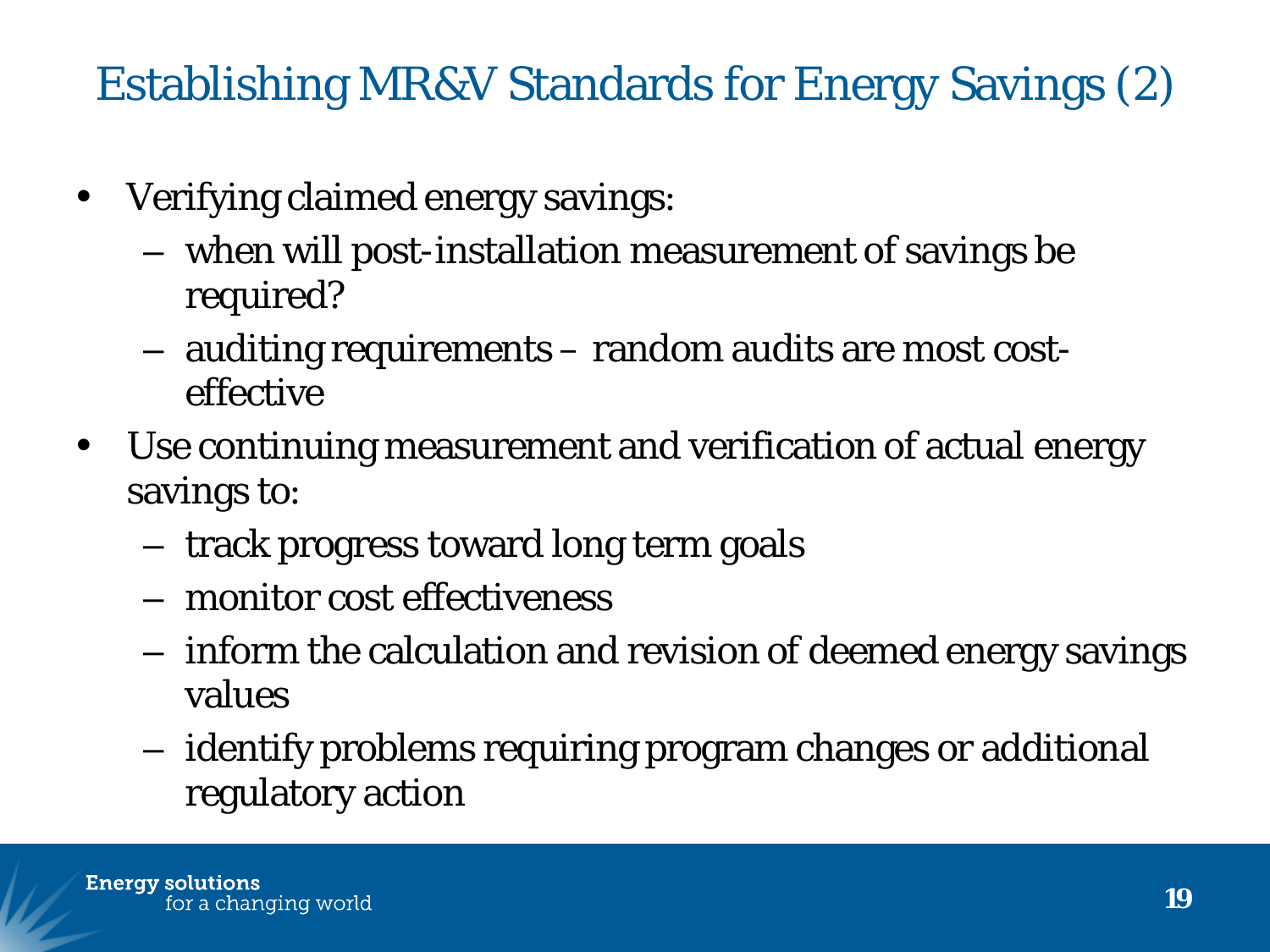### Providing Sustained Funding

- Need a plan to provide sustained program funding for several years to meet long term energy saving goals
- For regulated energy providers, regulators may need to establish regulatory mechanisms to recover the cost of meeting the obligation and to provide compensation for reduced sales
- For energy providers in liberalized competitive markets, there are two possible cost recovery paths:
	- Option 1: energy providers pay the cost of meeting the obligation and adjust prices to recover this cost
	- Option 2: the cost of meeting the obligation is funded by the government either through direct budgetary appropriations or by imposing price surcharges on regulated "wires and pipes" businesses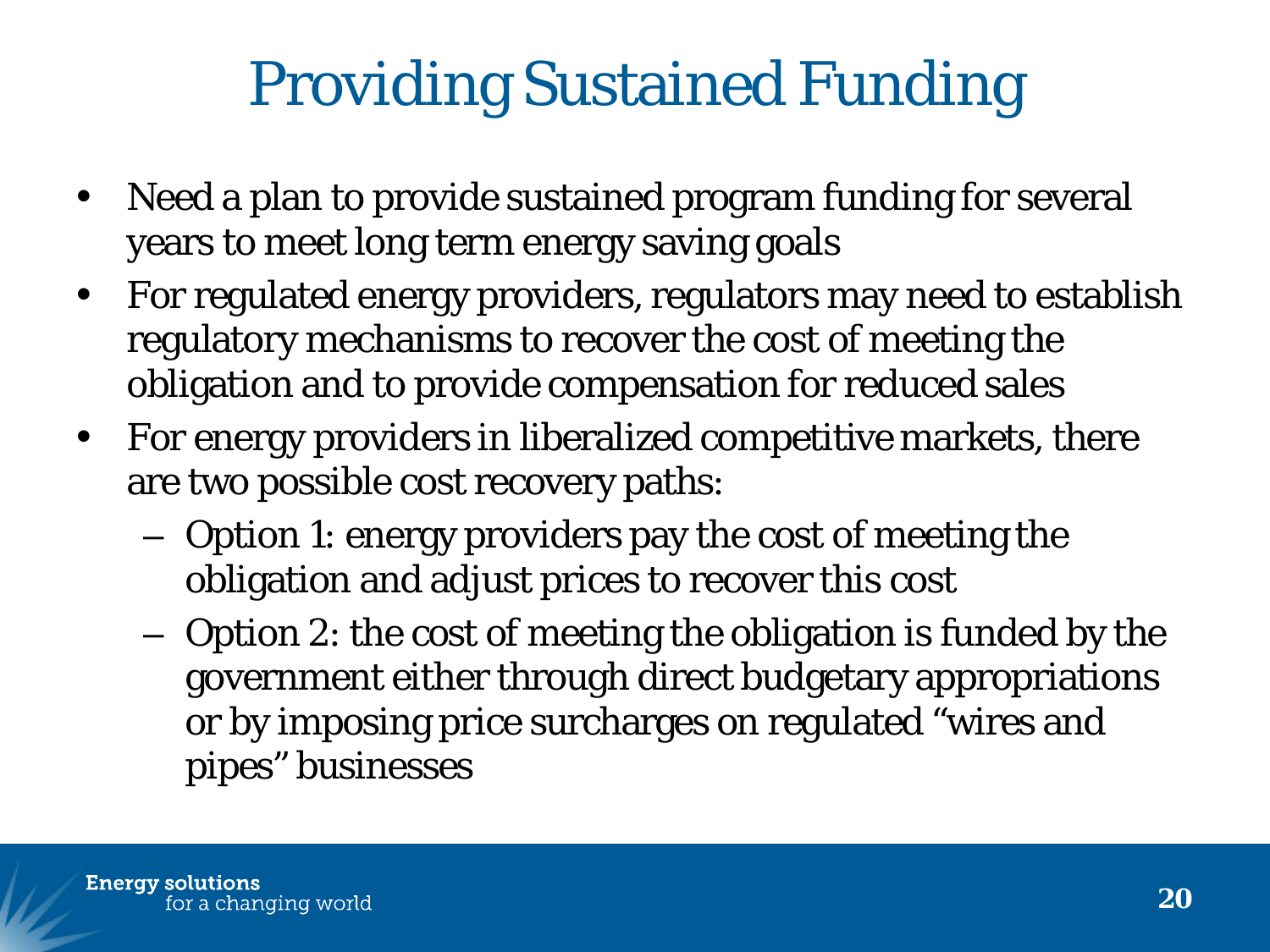#### Administering the Obligation

- Key functions for administering an EEO include:
	- accrediting parties who implement eligible EE projects
	- approving additional eligible EE measures
	- conducting measurement and verification of actual energy savings, including auditing results of EE projects
	- enforcing compliance with the obligation, including reviewing compliance and administering any penalties
- Responsibility for these key obligation functions must be assigned to an appropriate organisation or organisations
- In many existing EEO schemes, most of these function have typically been assigned to the relevant industry regulator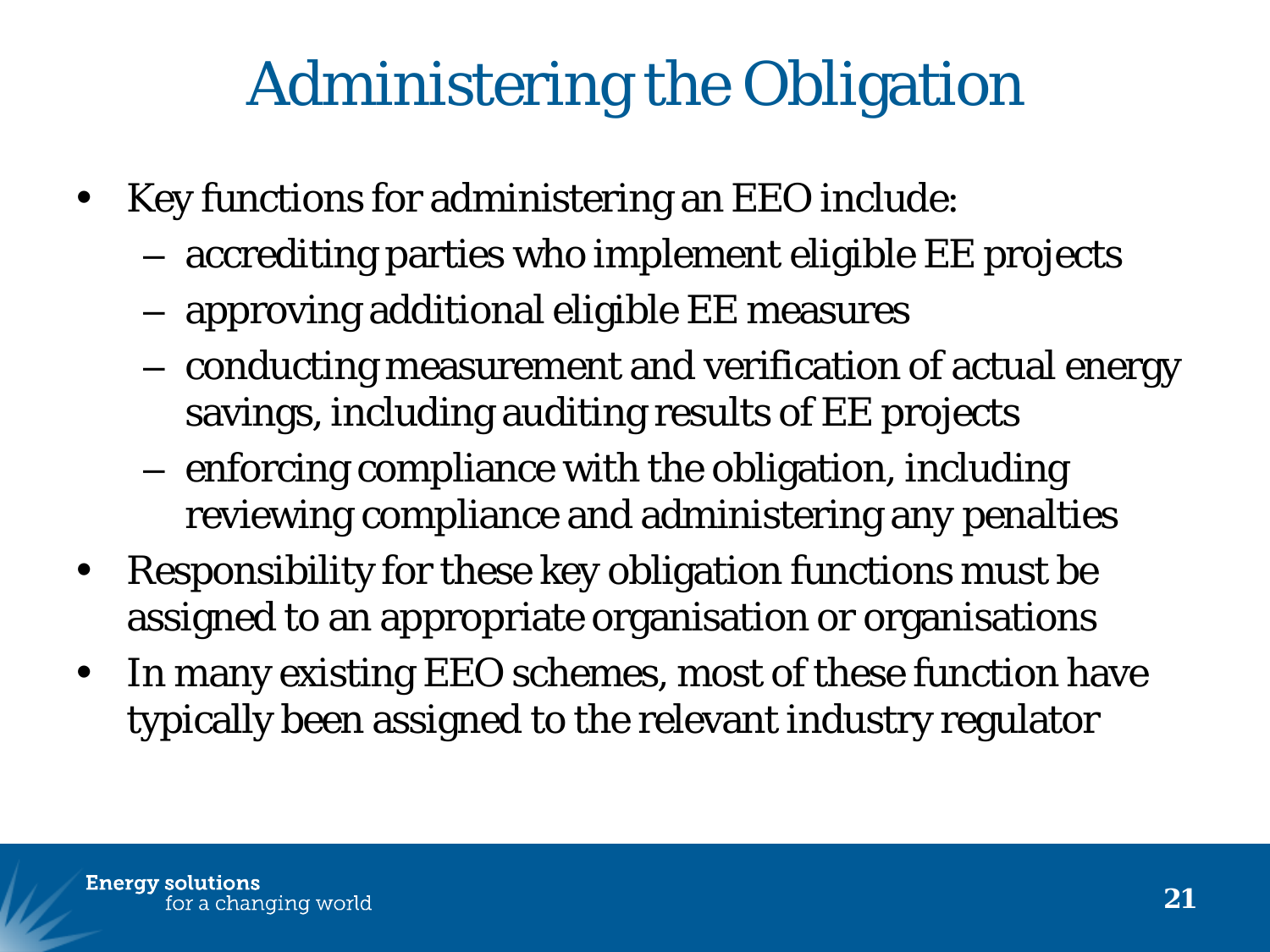Additional Regulatory Mechanisms and Actions to Achieve Long Term Energy Efficiency Goals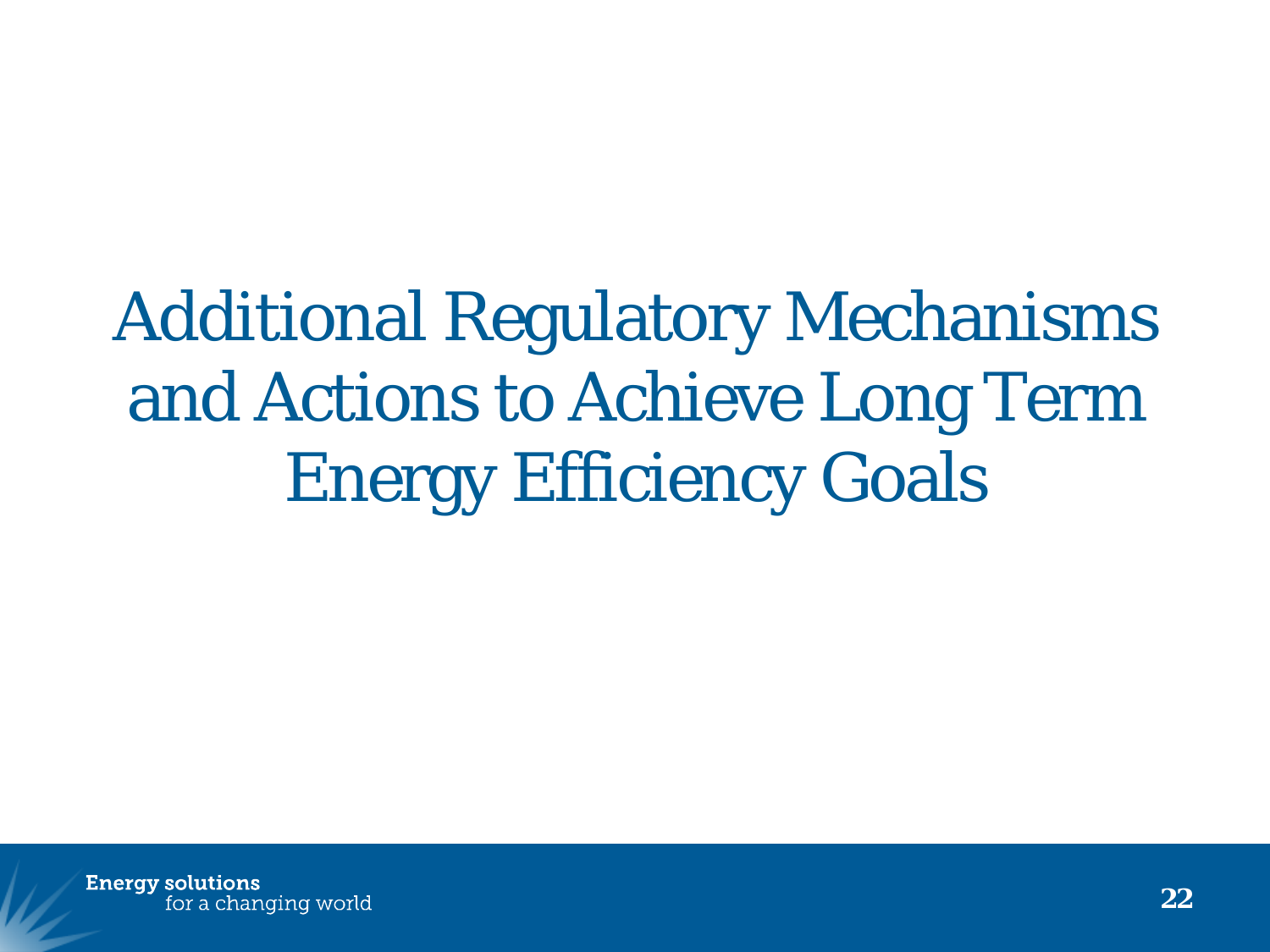#### Additional Regulatory Mechanisms and Actions

- Additional regulatory mechanisms and actions required to support EEOs may:
	- establish processes to identify the most attractive EE investment strategies and specific investment opportunities
	- enable load reductions to be bid into electricity markets
	- require public disclosure of opportunities for load reductions to meet shortfalls in generation and network capacity
	- align energy price signals with energy saving goals
	- establish white certificate accounting of savings
	- reduce the financial disincentives to implementing EE faced by energy providers whose revenue depends on the volume of energy sales
	- provide incentives to energy providers who exceed EEO targets